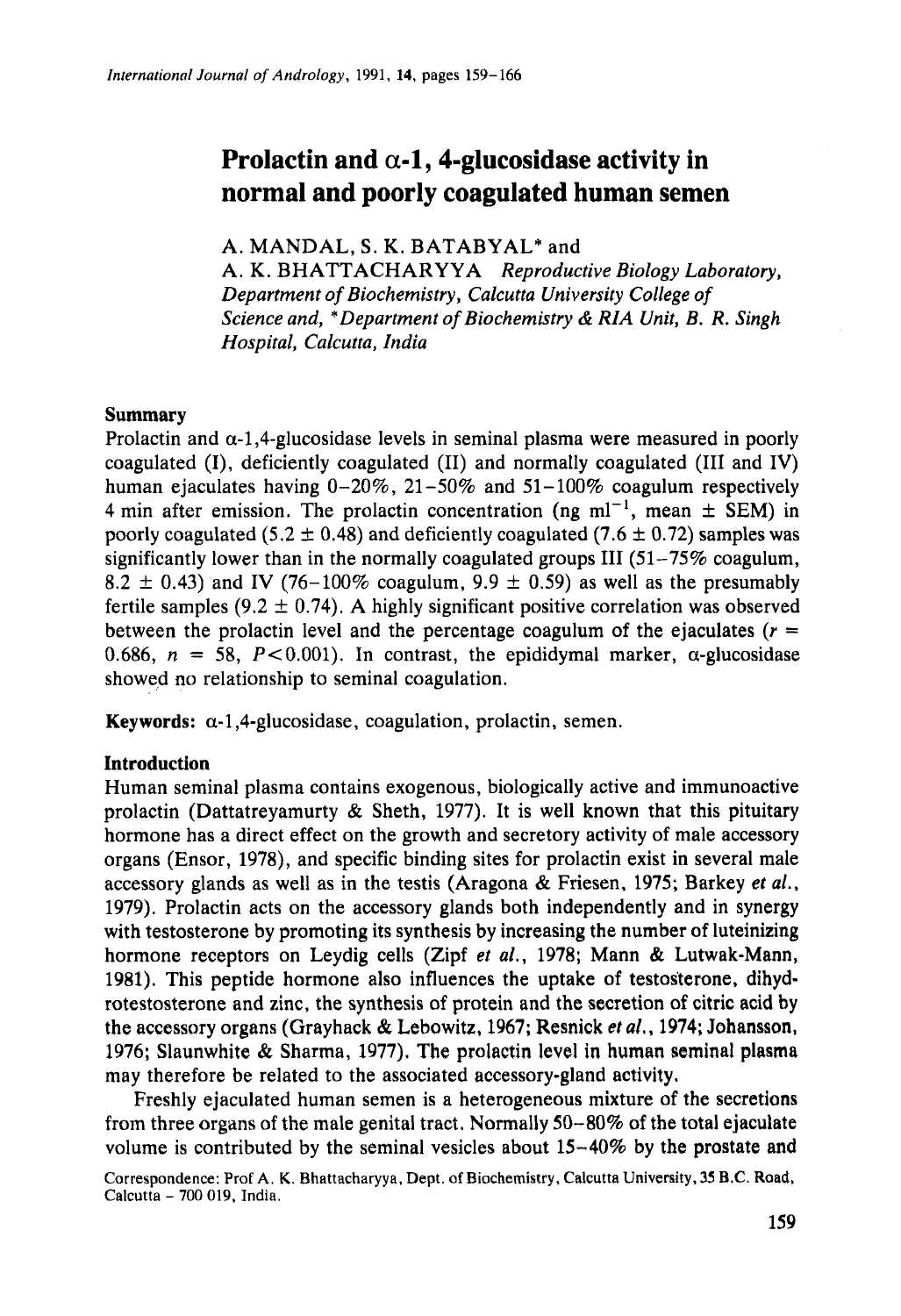160 A. Mandal et al.<br>3-5% by the testes and epididymides (Tauber *et al.*, 1980; Zaneveld & Tauber, 3-5% by the testes and epididymides (Tauber *et al.*, 1980; Zaneveld & Tauber,<br>3-5% by the testes and epididymides (Tauber *et al.*, 1980; Zaneveld & Tauber,<br>1981; Wetterauer, 1986). However, in 20-25% of infertile couple 1981; Wetterauer, 1986). However, in 20-25% of infertile couples the semen either fails to coagulate or shows only up to  $25\%$  coagulation despite semen volume remaining within the normal range of 2-6 ml (Mandal & Bhattacharyya, 1987c; 1990a; Mandal *et* af., 1989). These poorly coagulated ejaculates exhibit decreased seminal vesicular activity (Mandal & Bhattacharyya, 1985a, c, 1986b, 1987b, 1990a). Seminal components, which are predominantly secreted by the seminal vesicles, such as protein, fructose, N-acetylamino sugars, phosphate, choline, sialic acid and amino sugars are significantly lower in the poorly coagulated samples than in ejaculates showing normal coagulation. Deficiency in coagulum formation is also associated with lower osmotic pressure, buffering capacity and poor maintenance of sperm motility (Mandal & Bhattacharyya, 1988a). Hitherto, the prolactin contents of human seminal plasma has not been examined with respect to coagulation, a characteristic that largely influences the seminal plasma constituents (Mandal  $\&$ Bhattacharyya, 1985b, 1987a, 1988b, 1990b).

The objective of the present investigation was to study the relationship between the percentage coagulum of human ejaculates and their seminal plasma prolactin or sperm mounty (wiandal  $\alpha$  Bilattacharyya, 1968a). Fritherto, the prolactin contents of human seminal plasma has not been examined with respect to coagulation, a characteristic that largely influences the seminal plasm (Tremblay *et* af., 1982; Casano *et* af., 1987) under androgen control (Gunaga *ef* af., a characteristic that largely influences the seminal plasma constituents (Mandal &<br>Bhattacharyya, 1985b, 1987a, 1988b, 1990b).<br>The objective of the present investigation was to study the relationship between<br>the percentage

### **Materials and methods**

#### *Semen samples*

Semen samples were obtained by masturbation from four vasectomized men and 58 infertile couples (age of men 25–45 years) attending the University Hospital of Calcutta after a requested abstinence period of 6.5 (mean  $\pm$  SEM = 6.7  $\pm$  0.1) Materials and methods<br>Semen samples<br>Semen samples were obtained by masturbation from four vasectomized men and 58<br>infertile couples (age of men 25–45 years) attending the University Hospital of<br>Calcutta after a requested days. Donors had no history of impotence, cryptorchidism, mumps, orchitis, varicocele, venereal disease, gynaecomastia or galactorrhea. None took any medicine to improve their fertility potential. No sample with an ejaculate volume outside the range of 2-6 ml or with a white cell count (Nahoum & Cardozo, 1980) above **3** X  $10^6$  ml<sup>-1</sup> was included in this study. All samples liquefied completely within 22 min of ejaculation at room temperature. The sperm count and the percentage motile sperm were determined within 2 h of emission using a Makler Counting Chamber, as described earlier (Mandal *et al.,* 1989). Prostatic fluid was obtained from a man aged 28 years with congenital absence of the vasa deferentia and seminal vesicles (Molnar *et al.,* 1971). This ejaculate had a liquid consistency, a volume of 0.6 ml, a pH 6.0, no sperm, 0.19 mg ml<sup>-1</sup> fructose and 770  $\mu$ g ml<sup>-1</sup> zinc. After liquefaction, seminal plasma was obtained by centrifugation at 4°C for 30 min at 10,000 **g** and stored at  $-70^{\circ}$ C until used.

### *Determination of the percentage coagulum*

The amount of coagulum in ejaculates was determined 4 min after emission as it was observed that significant liquefaction of the coagulum occurred after **4** min (Mandal & Bhattacharyya, 1987b). The widely varying coagulum content of the fresh ejaculates was determined using nylon bags with a 37-um mesh size that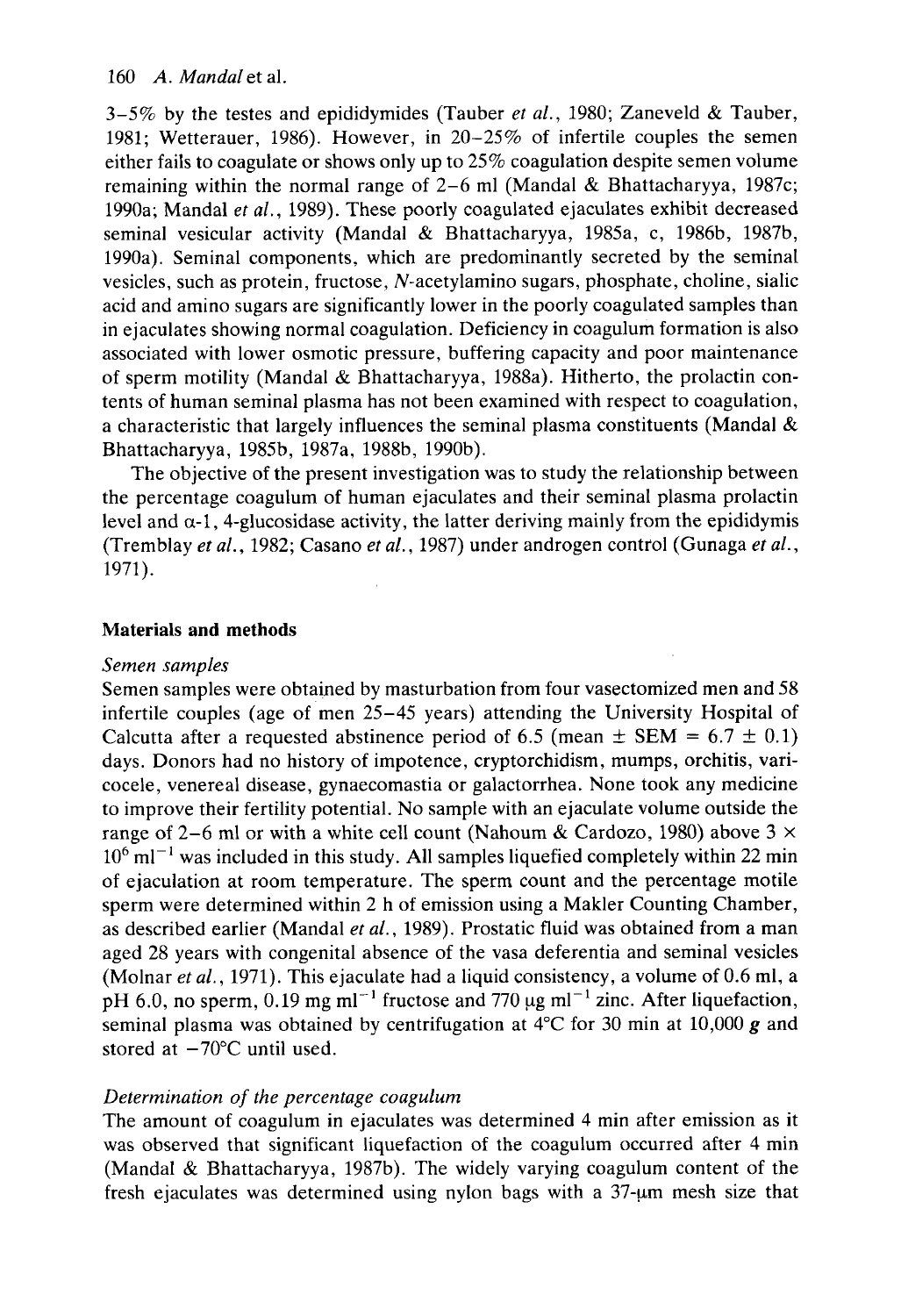*Prolactin and seminal coagulum* 161<br>efied part (Mandal & Bhattacharyya, Frolactin and seminal coagulum 161<br>separates the gel-like coagulum from the liquefied part (Mandal & Bhattacharyya,<br>1985b). This mesh size was used to measure the liquefaction time of normally 1985b). This mesh size was used to measure the liquefaction time of normally coagulating, poorly coagulating and slowly liquefying human ejaculates (Mandal & Bhattacharyya, 1986a, 1988b, 1990a). Ejaculates were received within 5 s of emis-**Prolactin and seminal coagulum 161**<br>separates the gel-like coagulum from the liquefied part (Mandal & Bhattacharyya,<br>1985b). This mesh size was used to measure the liquefaction time of normally<br>coagulating, poorly coagula sion and were allowed to liquefy at room temperature. Immediately after collection, the whole ejaculate was placed into the nylon bag, keeping it inside a graduated vial. To follow the rate of liquefaction, the bag was lifted above the liquefied part every 2 min and the amount of fluid in the container recorded until the completion of liquefaction. The amount of coagulum 4 min after ejaculation was obtained by subtracting the liquefied volume at that time from the total volume, and the resultant value was expressed as a percentage of the total. Details of this method have been presented elsewhere (Mandal & Bhattacharyya, 1987b).

### *Prolactin assay*

Human seminal plasma prolactin was assayed by the Immuchem human prolactin IRMA Kit (Cat. No. 07-274102) from ICN Biomedicals, Inc. (Carson, CA 90746). This is a solid phase, two-site immunoradiometric assay in which two antibodies are used which recognize different epitopes of the same antigen. The sample (0.1 ml) was pipetted into the prolactin antibody-coated tube along with the complimentary antibody labelled with  $125$ <sub>I</sub>. After the incubation period, the tubes were emptied and washed twice to remove unbound <sup>125</sup>I-labelled antibody. The tubes were counted in a gamma counter and calibrated against human prolactin standards (0, 2.5, 5, 10, 25 and 50 ng ml<sup> $-1$ </sup>) which, in turn, had been calibrated against the WHO 75/504 reference preparation. The minimal detectable concentration was 0.25 ng per tube. The cross-reactivity with human growth hormone, which resembles prolactin structurally, was  $\lt 1.0\%$ . Recoveries of added standards from normally and poorly coagulated seminal plasma were 102 and 105%, respectively. The  $intra$ -assay coefficient of variation using 50 and 100  $\mu$ l seminal plasma from a pool concentration of 13.2 ng ml<sup>-1</sup> was 2.1% ( $n = 6$ ). All samples were evaluated after slow thawing at  $4^{\circ}$ C from  $-70^{\circ}$ C, in four sets of assays within 26 h. Prolactin concentrations were comparable in fresh ejaculates (i.e. within 20 min of emission) and in those kept for 6 h at room temperature  $(n=3)$ .

### *a-Glucosidase assay*

 $\alpha$ -1,4-Glucosidase (maltase) activity was measured using the method of Chapdelaine *et al.* (1978) with a few modifications. In 1.4 ml of potassium phosphate buffer concentrations were comparable in tresh ejaculates (i.e. within 20 min or emission)<br>and in those kept for 6 h at room temperature  $(n=3)$ .<br> $\alpha$ -Glucosidase assay<br> $\alpha$ -1,4-Glucosidase (maltase) activity was measured using t ture at  $37^{\circ}$ C, 0.05 ml of reduced glutathione (1 mg ml<sup>-1</sup> H<sub>2</sub>O) and 25 µl of human seminal plasma were added and incubated at  $37^{\circ}$ C for 2 h. The reaction was stopped by adding  $10 \text{ ml } 0.1$  M sodium carbonate to the incubation medium and the intensified colour of the released  $p$ -nitrophenol in alkaline medium was measured spectrophotometrically at 400 nm against a reagent blank and p-nitrophenol standards. The intra-assay coefficient of variation of the method using  $25 \mu l$  undiluted seminal plasma was  $2.7\%$  ( $n = 7$ ). The maltase activity of human seminal plasma is known to be stable on repeated  $(n=4)$  freezing and thawing (Chapdelaine *et al.*, 1978). All samples were assayed in four sets within 30 h after slow thawing at **4°C.**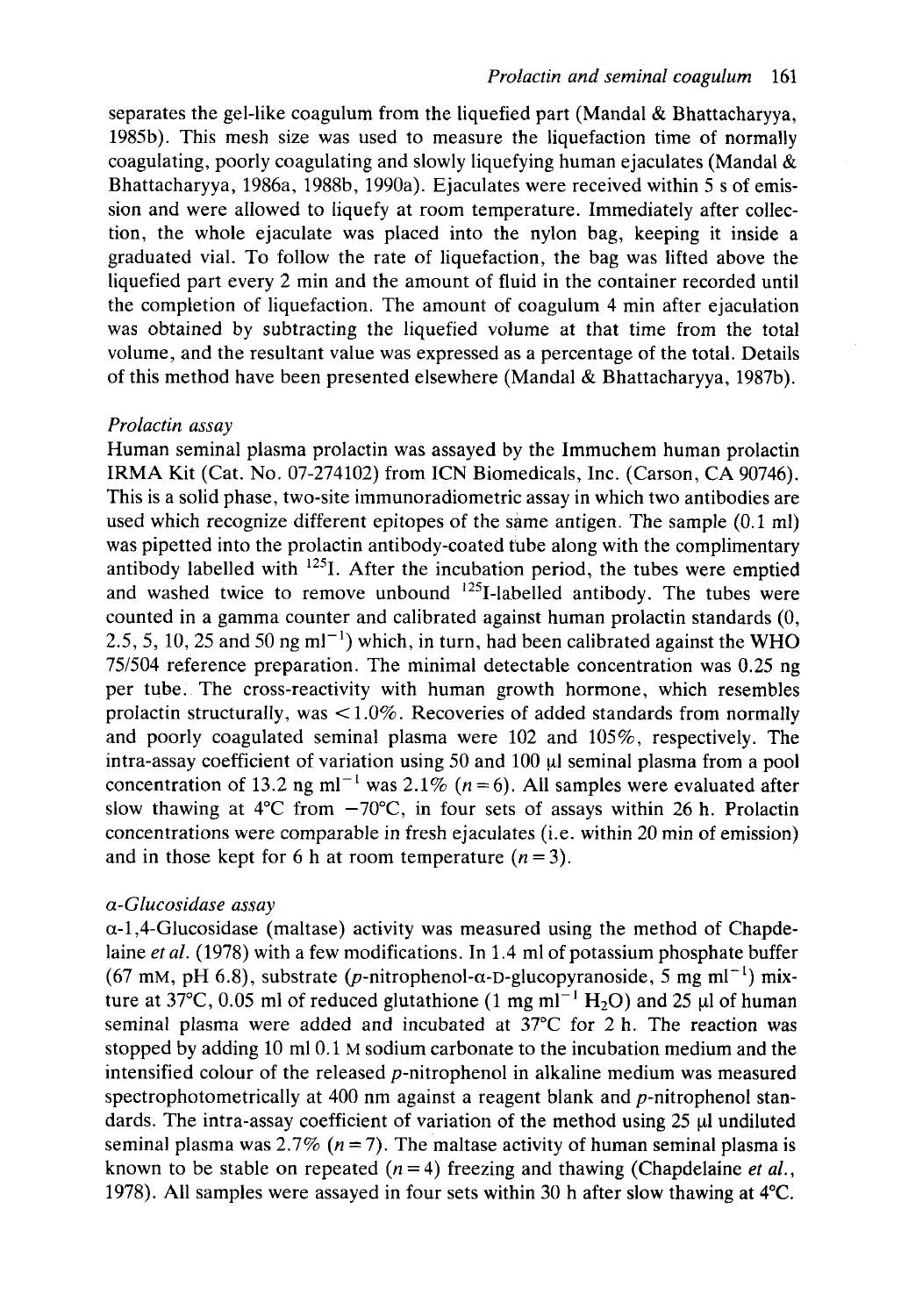162 A. Mandal et al.<br>Enzyme activity was expressed as units; 1 U corresponds to 10 nmole of Enzyme activity was expressed as units; 1 U corresponds to 10 nmole of p-nitrophenol released per minute of the assay system (Casano et al., 1987).

# Statistical analysis

The significance of the inter- and intra-individual differences were calculated by Student's t-test for unpaired (Table 1) and paired (Fig. 1) data respectively (Richterich, 1969). The relationship between two variables was determined by calculation of the correlation coefficient  $(r)$  and its significance by the t-test. **zyxwvutsrqponmlkjihgfedcbaZYXWVUTSRQPONMLKJIHGFEDCBA**

# **Results**

In this population, the percentage coagulum of the ejaculate varied from 0 to 100%. Based on this variation, the ejaculates were divided into four distinct groups *(see Table 1),* are relationship between two variables was determined by calculation of the correlation coefficient (*r*) and its significance by the *t*-test.<br>**Results**<br>In this population, the percentage coagulum of the 1990a). The samples from groups **I11** (51-75% coagulum) and **IV** (76-100% coagulum) were considered as normally coagulated ejaculates, because  $50-80\%$  of the total ejaculate volume is contributed by the vesicular coagulum, about  $15-40\%$ by prostatic secretions and 5% from the testes and epididymides (Zaneveld  $\&$ Tauber, 1981; Wetterauer, 1986). Consequently, the samples of groups I  $(0-20\%$ coagulum) and **I1** (21-50% coagulum) were considered as poorly and deficiently coagulated ejaculates respectively. The mean liquefaction rate curves of these four groups are presented in Fig. 1. by prostatic secretions and 5% from the testes and epididymides (Zaneveld & Tauber, 1981; Wetterauer, 1986). Consequently, the samples of groups I (0-20% coagulum) and II (21-50% coagulum) were considered as poorly and de

**A** highly significant and close correlation was observed between the prolactin  $P<0.001$ ). Both the concentration and the content of prolactin in the poorly

| Table 1. Prolactin level and $\alpha$ -glucosidase activity in seminal plasma samples (from infertile couples)<br>exhibiting different percentage coagulum                                |                 |                                                                                                      |                                                                                                                    |                                                                                                                       |                                                                                             |
|-------------------------------------------------------------------------------------------------------------------------------------------------------------------------------------------|-----------------|------------------------------------------------------------------------------------------------------|--------------------------------------------------------------------------------------------------------------------|-----------------------------------------------------------------------------------------------------------------------|---------------------------------------------------------------------------------------------|
| مواد التقاعم الكامل الكشمون المسموكا الشمولا الشامل الانتخاب الكذيل ومناقل المواد المتواد المتواد المتحد المتخذ<br>Nature of coagulation<br>(Percentage coagulum<br>4 min after emission) | Number<br>cases | Prolactin<br>$\alpha$ -Glucosidase* $\rightarrow$<br>$mg \text{ ml}^{-1}$ ng ejaculate <sup>-1</sup> |                                                                                                                    | ي المستقبل المستقبل الأنسان الأسبان الأسادة المقرر الأنابي التاكرين التاكرين المستور المستور التاكرين المستور المستور | Sperm+<br>U ml <sup>-1</sup> $\times$ 10 <sup>-6</sup> ml <sup>-1</sup> Percentage motility |
| Poorly coagulated<br>$0-20\%$ ; (6.9±2.0)                                                                                                                                                 |                 | $18.2 \pm 2.23$<br>$5.2 \pm 0.48$                                                                    | $3.6 \pm 0.80$                                                                                                     | $41.0 \pm 11.9$ $56.1 \pm 4.2$                                                                                        |                                                                                             |
| II Deficiently coagulated<br>$21 - 50\%$ ; $(32.7 \pm 2.7)$                                                                                                                               |                 | $22.7 \pm 4.39$<br>$7.6 \pm 0.72$                                                                    | $5.0 \pm 0.59$                                                                                                     | $66.5 \pm 16.9$                                                                                                       | $62.2 \pm 3.2$                                                                              |
| III Normally coagulated<br>$51-75\%$ ; $(62.1\pm1.8)$                                                                                                                                     |                 | $8.2 \pm 0.43$ $26.8 \pm 2.40$                                                                       | $3.8 \pm 0.61$                                                                                                     | $55.5 \pm 13.9$                                                                                                       | $57.1 \pm 4.5$                                                                              |
| IV Normally coagulated<br>$76 - 100\%$ ; (89.2±2.3)                                                                                                                                       |                 | $28.0 \pm 2.30$<br>$9.9 + 0.59$                                                                      | $3.9 \pm 0.42$                                                                                                     | $56.8 \pm 10.8$                                                                                                       | $57.9 \pm 4.4$                                                                              |
| Significance between the groups                                                                                                                                                           |                 |                                                                                                      |                                                                                                                    |                                                                                                                       |                                                                                             |
| I and II<br>I and III<br>I and IV<br>II and III<br>II and IV<br>III and IV                                                                                                                |                 | P <sub>0.01</sub><br>P<0.001<br>P< 0.02<br>P<0.001<br>P< 0.01<br>P<0.025<br>P<0.025                  |                                                                                                                    |                                                                                                                       |                                                                                             |
| Values are the mean $\pm$ SEM.<br>*One unit corresponds to 10 nmole of $p$ -nitrophenol released per minute of the assay system.<br>†Excluding azoospermic cases.                         |                 |                                                                                                      | لموالا بالمواصل والمساود المستحق المتحالف فاستعمل فالمستحق المنصابات الماصا أأخاص الفراس والخارا مسالفا الماركاتان |                                                                                                                       |                                                                                             |

**Table 1. Prolactin level and a-glucosidase activity in seminal plasma samples (from infertile couples) exhibiting different percentage coagulum** 

**+Excluding azoospermic cases.**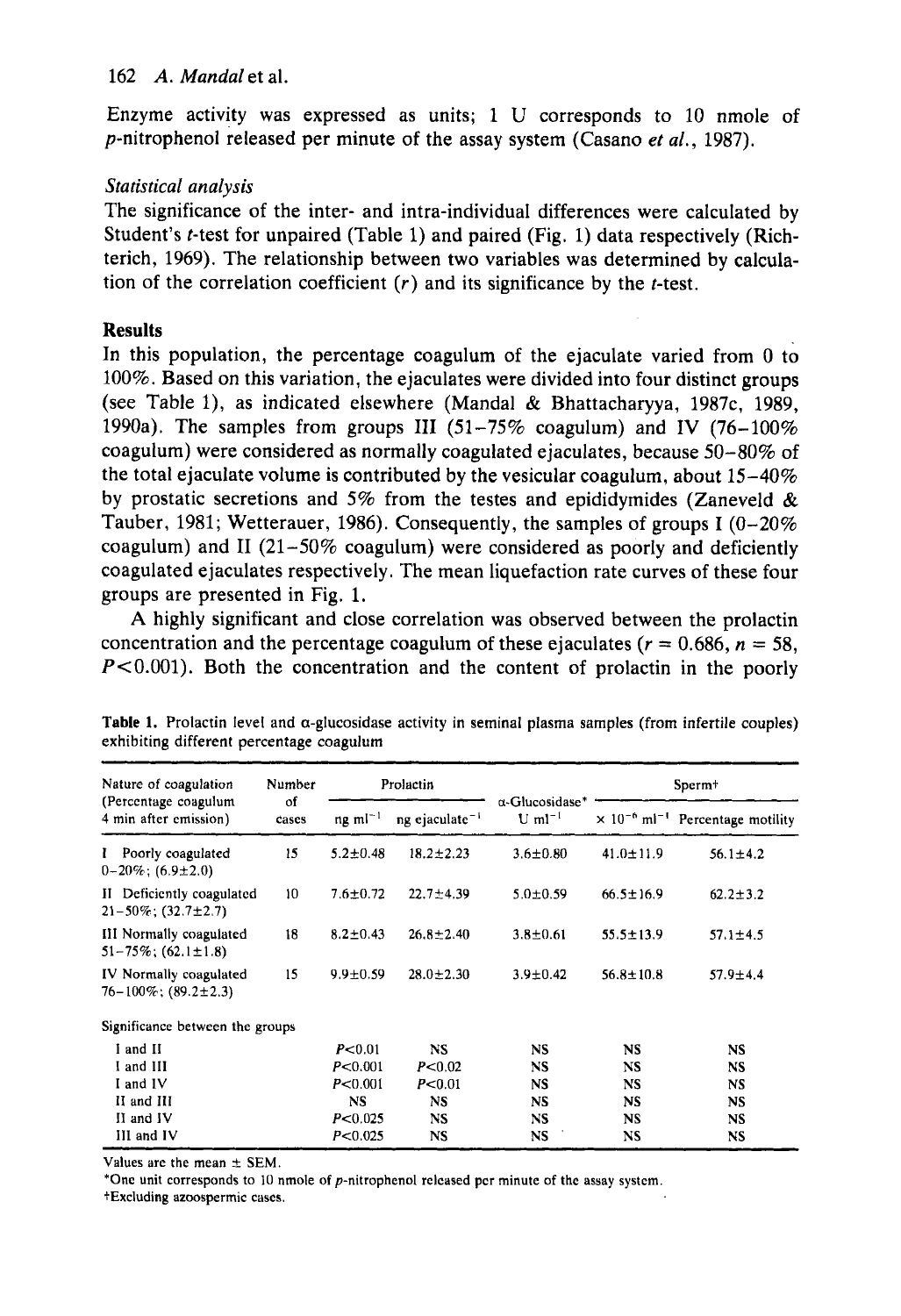

1. Liquefaction rates of poorly coagulated (group I,  $n = 15$ ,  $\bullet$ ), deficiently coagulated (group II,  $n = 18$ ,  $\triangle$ ; and group IV,  $n = 15$ ,  $\bullet$ ) human ejaculate *<sup>n</sup>*= 10.0) and normally coagulated (group **111,** *n* = 18, A; and group IV, **n** = 15, **A) zyxwvutsrqponmlkjihgfedcbaZYXWVUTSRQPONMLKJIHGFEDCBA** human ejaculate at room temperature. Liquefied volumes were measured every 2 min after ejaculation and expressed as a percentage of the total (i.e. percentage liquefaction). Vertical bars indicate the **SEM.** All the intragroup differences in the percentage liquefaction values between the subsequent time points (e.g. between 2 and 4 min, between 4 and 6 min, between 6 and 8 min, etc.) were significant at  $P < 0.001$  (\*),  $P < 0.005$  ( $\uparrow$ ),  $P < 0.02$  ( $\uparrow$ ) and  $P < 0.05$  ( $\uparrow$ ) at least up to 95% liquefaction of the whole ejaculate.

coagulated group were found to be significantly lower than in the normally coagulated groups (see Table 1). A correlation coefficient of  $0.407$  ( $n = 47, P < 0.005$ ) was found between prolactin levels and the sperm concentrations of this population, excluding azoospermic samples. In presumably fertile samples (sperm count  $\geq 60 \times 10^6$  ml<sup>-1</sup> with  $\geq 70\%$  motility, *n* = 9) and in prostatic fluid obtained from a man with congenital absence of the vasa deferentia and seminal vesicles, the coagulated group were found to be significantly lower than in the normally coagulated groups (see Table 1). A correlation coefficient of 0.407 ( $n = 47$ ,  $P < 0.005$ ) was found between prolactin levels and the sperm concent

The activity of  $\alpha$ -glucosidase demonstrated no statistically significant variations between the four groups exhibiting different degrees of coagulation (see Table 1), and no correlation was found between these two variables ( $r = 0.006$ ,  $n = 58$ ). A and  $\geq 60 \times 10^6$  ml<sup>-1</sup> with  $\geq 70\%$  motility, *n* = 9) and in prostatic fluid obtained from a man with congenital absence of the vasa deferentia and seminal vesicles, the prolactin concentrations were 9.2 ± 0.74 close correlation was observed between glucosidase activity and the sperm count *(r*   $= 0.716$ ,  $n = 47$ ,  $P < 0.001$ ). In presumably fertile men (sperm count  $\ge 60 \times 10^6$ ) ml<sup>-1</sup> with  $\geq 70\%$  motility,  $n = 9$ ) and in vasectomized men ( $n = 4$ ) the enzyme activities were 5.6  $\pm$  0.66 U ml<sup>-1</sup> and 0.5  $\pm$  0.004 U ml<sup>-1</sup>, respectively.

#### **Discussion**

The concentration of prolactin observed in the normally coagulated groups (see Table 1) was similar to the samples from presumably fertile men and the normozoospermic population of Schoenfeld *et al.* (1979) (11.1 ng ml<sup>-1</sup>) and Aiman *et al.*  $(1988)$   $(8.3 \text{ ng ml}^{-1})$ . The positive correlation reported herein, between seminal prolactin and the sperm concentration, is also in agreement with others (Biswas *et*  a/. , *1978;* Aiman *et al., 1988).* No correlation, however, exists between serum and seminal plasma prolactin levels (Aiman *et al., 1988).* The appearance of prolactin in human seminal plasma is contributed mainly by the seminal vesicles, possibly through the accumulation of prolactin by the specific binding sites on the cell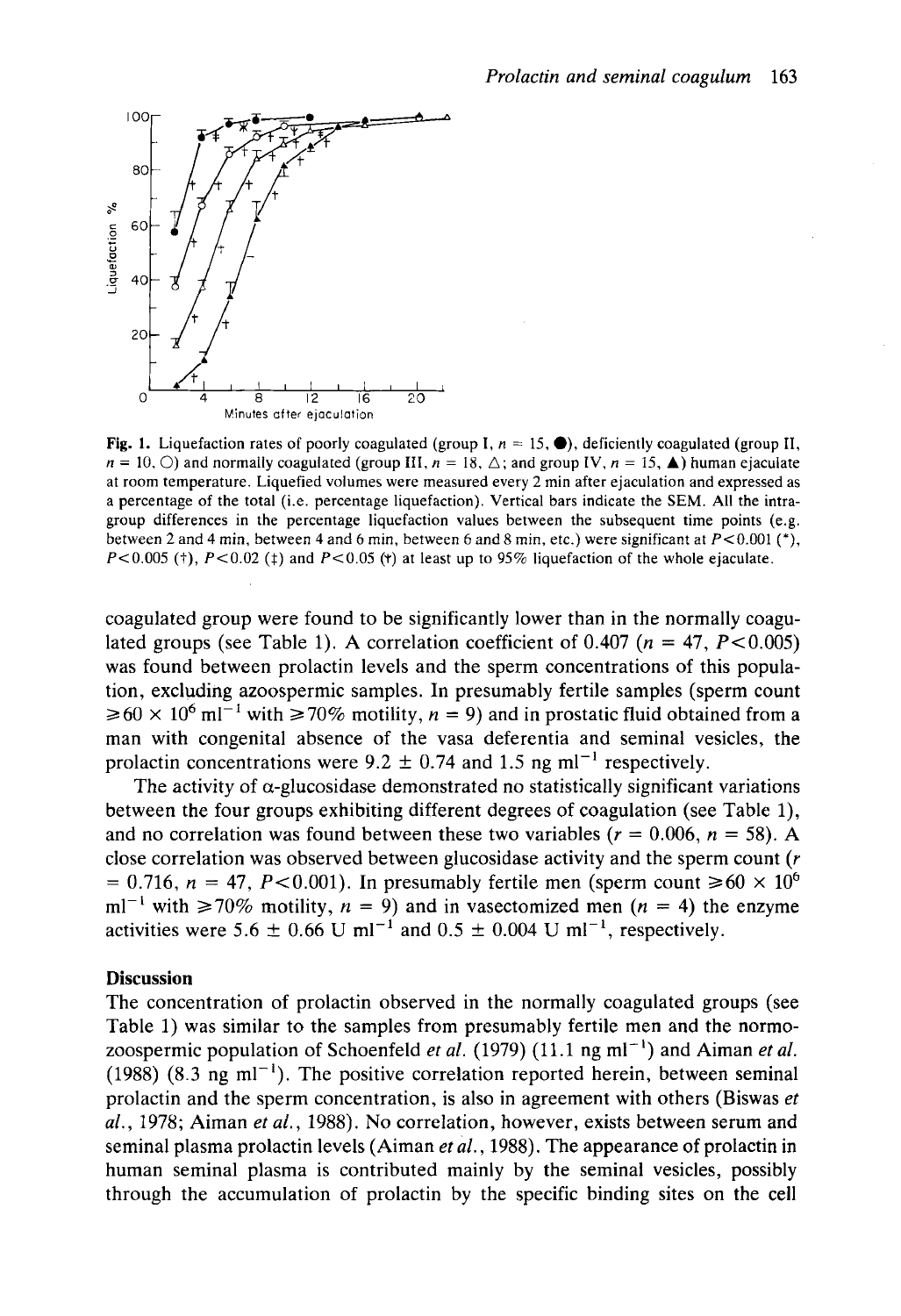164 A. Mandal et al.<br>membranes of the seminal vesicles (Barkey *et al.*, 1979; Aiman *et al.*, 1988). This 164 A. Mandal et al.<br>membranes of the seminal vesicles (Barkey *et al.*, 1979; Aiman *et al.*, 1988). This<br>has been supported by the observations of Schoenfeld *et al.* (1979) (1.4 ng ml<sup>-1</sup>, *n*<br>= 10) and our own (1.5 ng in the semen of men with a congenital absence of the vasa deferentia and seminal has been supported by the observations of Schoenfeld et al. (1979) (1.4 ng  $=$  10) and our own (1.5 ng ml<sup>-1</sup>,  $n = 1$ ) where very low concentrations of prolactin 3). This<br>ml<sup>-1</sup>, *n*<br>rolactin vesicles was observed. Furthermore, Luqman & Smith (1979) showed equivalent only in the (sub-epithelial stroma of the) seminal vesicles but not in other parts of seminal plasma prolactin concentrations before (12.7  $\pm$  6.1 ng ml<sup>-1</sup>) and after (11.4  $\pm$  3.2 ml<sup>-1</sup>) vasectomy, and by the immunohistochemical localization of prolactin the genital tract (Wahlstrom & Ranta, 1983).

The significant decrease in the concentration and total content of prolactin in the group with poorly coagulated ejaculates, compared with the normally coagulated ejaculates, suggests that the mechanism for vesicular accumulation of this hormone in abnormally coagulating samples could be inefficient. In addition, these variations can be used to explain our previous observation that sperm motility decreases rapidly in poorly coagulated samples (Mandal & Bhattacharyya, 1988a), as the addition of prolactin antiserum has been reported to decrease sperm motility (Luqman *et al.,* 1981). The close positive correlation between the prolactin level and the percentage coagulum indicates that this pituitary hormone may be involved in coagulum formation of human semen and so in the activity of the seminal vesicles. This interpretation is supported by a recent observation (Gonzales **ef** af., 1989) which demonstrated that seminal prolactin was decreased in subjects with lower levels of seminal fructose. Moreover, the observed correlation may, at least partially, explain the decreased production of vesicular fructose, amino sugar, choline and phosphate in the seminal plasma of poorly coagulated samples (Mandal & Bhattacharyya, 1985c, 1986b, 1987b, 1990a), because it is known that prolactin directly and in synergy with testosterone influences the secretory activity of the accessory sex glands (Mann & Lutwak-Mann, 1981). In view of the biological actions of prolactin on the male accessory organs (Ensor, 1978) and the present study's findings, further studies on prolactin may be helpful in elucidating the factors involved in human seminal coagulum formation.

Comparison of the mean seminal levels of  $\alpha$ -glucosidase in vasectomized and presumably fertile men confirms its prevalent epididymal origin (91%), as a conclusion reached by others (Tremblay *et al.,* 1982; Casano *et* af., 1987). The characteristic positive correlation of this epididymal marker with the sperm count (Tremblay *et al.*, 1979, 1982; Casano *et al.*, 1987) is also confirmed in the present study  $(r =$ 0.716,  $P < 0.001$ ,  $n = 47$ ). This epididymal index revealed no relationship with the degree of coagulation of the ejaculates when glycerylphosphorylcholine, another less specific epididymal marker component in human semen showed a positive correlation (Mandal & Bhattacharyya, 1989). It is worthwhile mentioning that the content of glycerylphosphorylcholine was determined in terms of glycerol (White, 1959), whereas human semen contains equimolar amounts of glycerol and glycerylphosphorylcholine (Frenkel *et al.,* 1974); only 50% of the seminal plasma glycerylphosphorylcholine content was found to be of epididymal origin while the rest was produced mainly by the seminal vesicles (Mandal *et al.,* 1989), whose decreased secretory activity has been amply observed in poorly coagulated ejaculates (Mandal & Bhattacharyya, 1985a, c; 1986b; 1987b). Considering these facts in relation to our previous and present results on the epididymal markers, we do not suggest a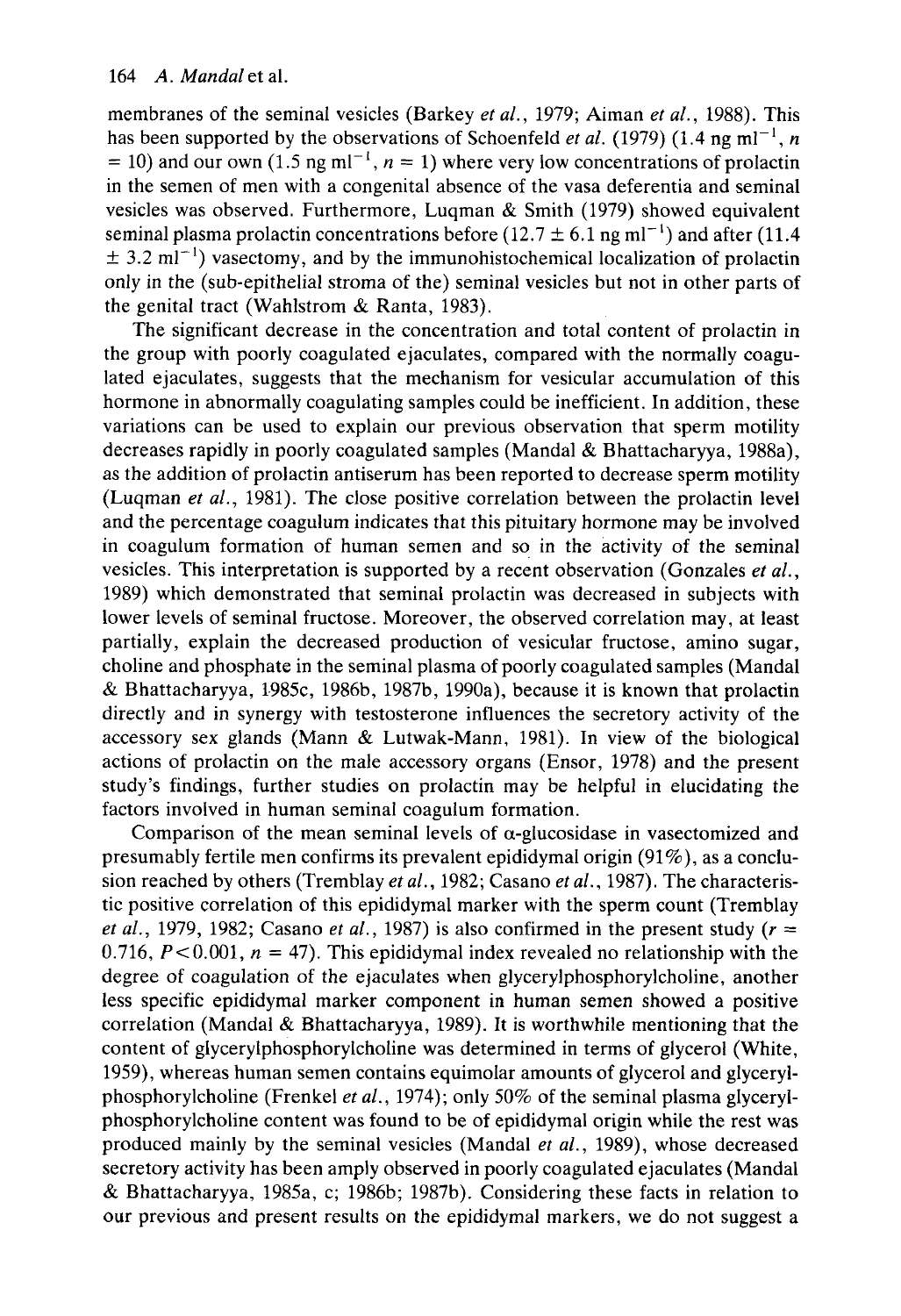*Prolactin and seminal coagulum* 165<br>*f* coagulation of human ejaculates and significant relationship between the degree of coagulation of human ejaculates and epididymal functions unlike that of the seminal vesicles (Mandal & Bhattacharyya, Prolactin and seminal coagulum 165<br>significant relationship between the degree of coagulation of human ejaculates and<br>epididymal functions unlike that of the seminal vesicles (Mandal & Bhattacharyya,<br>1985c; 1986b) and pros 1985c; 1986b) and prostate (Mandal & Bhattacharyya, 1987b). **zal coagulum 165**<br>**zimponmedia**<br>**Example 28**<br>**Example 28**<br>**Example 28**<br>**Example 28** 

#### **Acknowledgements**

This work was supported by a project from the Council of Scientific and Industrial Research, New Delhi. The authors acknowledge the assistance provided by Dr **S.** K. Das, Head, Tissue Culture Laboratory, Chittaranjan National Cancer Institute, Calcutta, India.

#### **References**

- Aiman, J., McAsey, M. & Harms, L. (1988) Serum and seminal plasma prolactin concentrations in men<br>with normospermia, oligospermia, or azoospermia. *Fertility & Sterility*, 49, 133–137. with normospermia, oligospermia, or azoospermia. *Fertility & Sterility*, **49**, 133-137.<br>C. & Friesen, H. G. (1988) Serum and seminal plasma prolactin concentrations in men<br>with normospermia, oligospermia, or azoospermia.
- Aragona, C. & Friesen, **H.** G. (1975) Specific prolactin binding sites in the prostate and testis of rats, *Endocrinology,* **97,** 677-684.
- References<br>
Aiman, J., McAsey, M. & Harms, L. (1988) Serum and seminal plasma prolactin concentrations in men<br>
with normospermia, oligospermia, or azoospermia. *Fertility & Sterility*, 49, 133-137.<br>
Aragona, C. & Friesen, prolactin to binding sites in the seminal vesicle of the rat, *Journal* of *Endocrinology, 80,*  181-189.
- Biswas, **S.,** Ferguson, K. M., Stedronska, J., Baffoe, G., Mansfield, M. D. & Kosbab, M. H. (1978) Fructose and hormone levels in semen: Their correlations with sperm counts and motility. *Fertility* & *Sterility, 30,* 200-204.
- Casano, R., Orlando, C., Caldini, **A.** L., Barni, T., Natali, A. & Serio, M. (1987) Simultaneous measurement of seminal L-carnitine, a-l,4-glucosidase, and **glycerylphosphorylcholine** in azoospermic and oligozoospermic patients, *Fertility* & *Sterility,* **47,** 324-328.
- Chapdelaine, P., Tremblay, R. R. & Dube, J. *Y.* (1978) **p-Nitrophenol-a-D-glucopyranoside** as substrate for measurement of maltase activity in human semen, *Clinical Chemistry,* **24,** 208-211.
- Dattatreyamurty, B. & Sheth, A. R. (1977) Size heterogenity and specific binding property of immunoreactive prolactin in human seminal plasma, *Molecular and Cellular Endocrinology,* **7,**   $253 - 257$ .
- Ensor, D. M. (1978) *Comparative Endocrinology* of *Prolactin.* Chapman & Hall, London.
- Frenkel, G., Peterson, R. N., Davis, J. E. & Freund, M. (1974) **Glycerylphosphorylcholine** and carnitine in normal human semen and in postvasectomy semen: Differences in concentrations, *Fertility* & *Sterility, 25,* 84-87.
- Gonzales, G. F., Garcia-Hjarles, M., Velazquez, G. & Coyotupa, J. (1989) Seminal prolactin and its relationship to sperm motility in man, *Fertility* & *Sterility,* **51,** 498-503.
- Grayhack, J. T. & Lebowitz, J. M. (1967) Effect of prolactin on citric acid of lateral lobe of prostate of Sprague-Dawley rat, *Investigative Urology, 5,* 87-94.
- Gunaga, K. P., Sheth, A. R., Rao, S. S. & Pardanani, D. S. (1971) Effect of testosterone therapy on some of the constituents of human seminal plasma, *Journal* of *Urology,* **106,** 920-922.
- Johansson, R. (1976) Effect of prolactin, growth hormone and insulin on the uptake and binding of dihydrotestosterone to the cultured rat ventral prostate, *Acta Endocrinologica,* (Kbh) **81,**  854-864.
- Luqman, W. A. & Smith, M. L. (1979) Seminal immunoreactive prolactin before and after vasectomy, *Clinical Endocrinology,* **10.** 213-215.
- Luqman, W. A., Smith, M, L. & Darrow, R. (1981) The effect of prolactin and prolactin antibody on sperm motility, *Clinical Research,* **29,** 296A.
- Mandal, A. & Bhattacharyya, A. K. (1985a) Studies on the coagulational characteristics of human ejaculates, *A ndrobgia,* **17,** 80- 86.
- Mandal, **A.** & Bhattacharyya, **A.** K. (1985b) Some preliminary observations on the liquefaction of human semen, *Andrologia,* **17,** 228-233.
- Mandal, A. & Bhattacharyya, A. K. (1985c) Physical properties and non-enzymic components of human ejaculates. Relationship to spontaneous liquefaction. *Jnternational Journal* of *Androl-Ogy,* **8,** 224-231.
- Mandal, A. & Bhattacharyya, A. K. (1986a) Human seminal anti-liquefying agents a potential approach towards vaginal contraception, *Contraception, 33,* 31-38.
- Mandal, A. & Bhattacharyya, A. K. (1986b) Grouping of human ejaculates according to the degree of